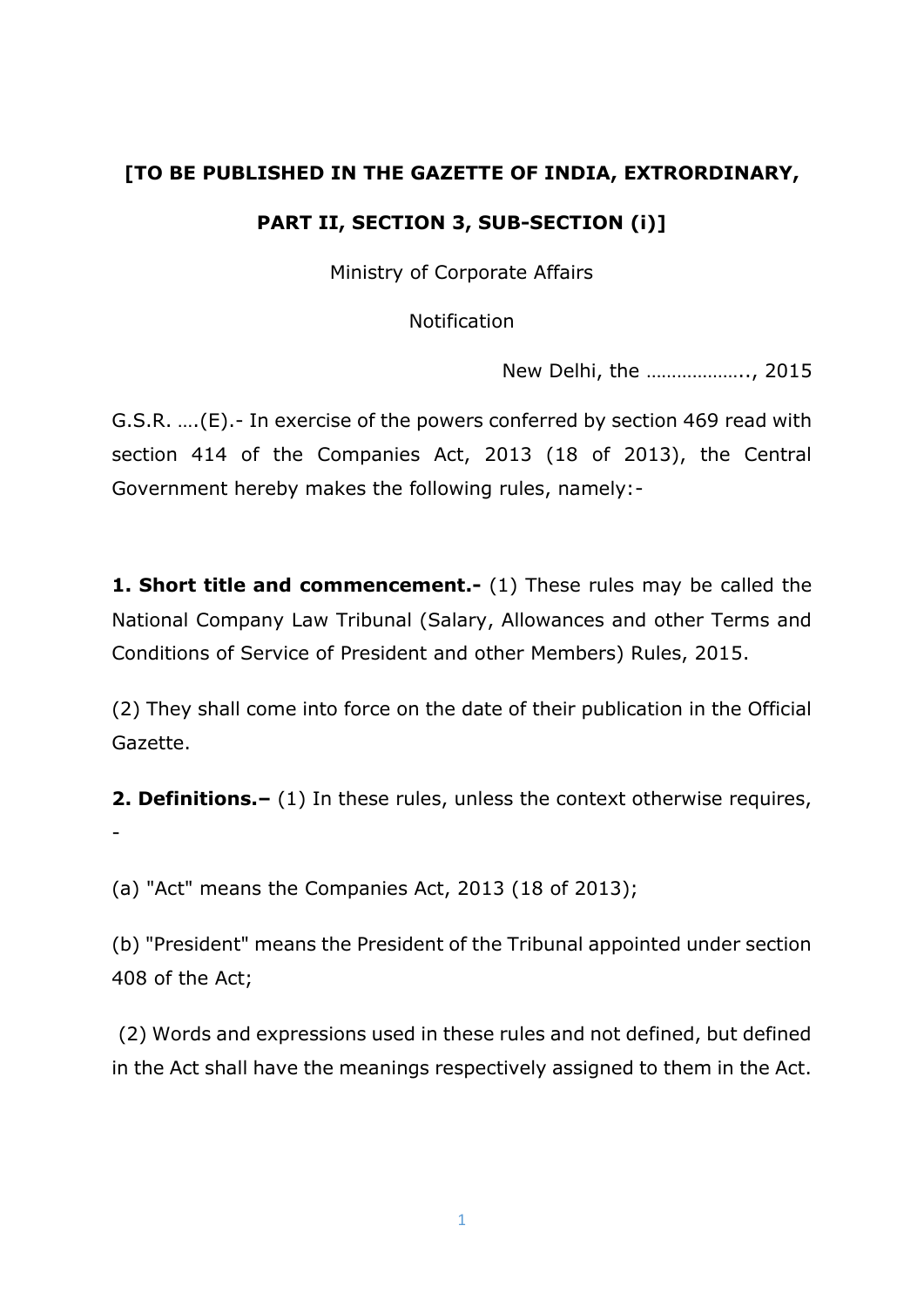**3. Pay.-** (1) The President shall be entitled to a monthly pay of Rs. 80,000/- (fixed) and other allowances as are admissible to a Government Servant in the Apex grade of Rs. 80,000 (fixed).

(2) A Judicial Member and Technical Member shall be paid salary in the pay scale of Rs. 67000-79000/- (annual increment at 3%) and other allowances as are admissible to a Government Servant in Higher Administrative Grade of Rs. 67000-79000/-.

(3) In case a person appointed as the President or a Judicial Member or a Technical Member, as the case may be, is in receipt of any pension, the pay of such person shall be reduced by the gross amount of pension drawn by him.

**4. Pension, Gratuity or Provident Fund. –** (1) In case a serving judge of a High Court or a person in the service of the Government is appointed to the post of President or Judicial Member or Technical Member, as the case may be, the service rendered by him in the Tribunal shall count for pension, to be drawn in accordance with the rules of the service or office to which he belongs, and he shall also be governed by the provisions of the General Provident Fund (Central Services) Rules, 1960.

(2) In all other cases, the Members shall be governed by the provisions of the Contributory Provident Fund (India) Rules, 1962.

(3) Additional pension and gratuity shall not be admissible for service rendered in the Tribunal.

**5. Leave. –** (1) The President and every other Member shall be entitled to thirty days of Earned Leave for every year of service.

(2) The payment of leave salary during leave shall be governed by rule 40 of the Central Civil Services (Leave) Rules, 1972.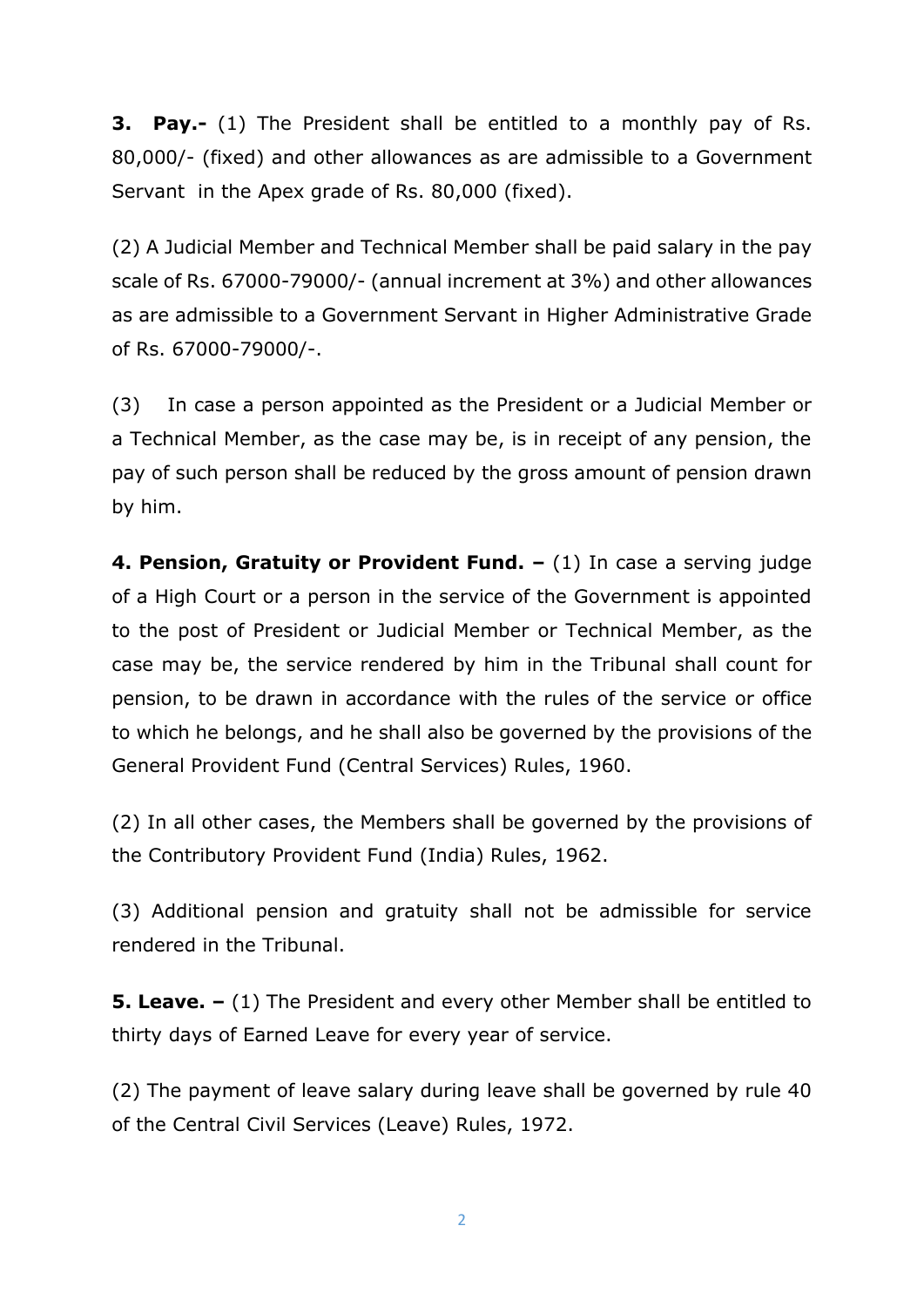(3) The President and Members shall be entitled to encashment of leave in respect of the Earned Leave standing to his credit, subject to the condition that maximum leave encashment, including received at the time of retirement from previous service shall not in any case exceed the prescribed limit under the Central Civil Service (Leave) Rules, 1972.

**6. Leave sanctioning authority. -** In the case of the President, the competent authority to sanction the leave shall be the President of India and in the case of Members, the President shall be the leave sanctioning authority.

**7. Travelling allowances.-** (1) The President while on tour within India or on transfer (including the journey undertaken to join the Tribunal or on the completion of his tenure with the Tribunal to proceed to his home town) shall be entitled to travelling allowance, daily allowance, transportation of personal effects and other similar matters at the same rates as are applicable to the officers of the Central Government in Apex Grade (Rupees eighty thousand (fixed)).

(2) The Members while on tour within India or on transfer (including the journey undertaken to join the Tribunal or on the completion of his tenure with the Tribunal to proceed to his home town) shall be entitled to the travelling allowance, daily allowance, transportation of personal effects and other similar matters at the same rate as are applicable to the officers of the Central Government in Higher Administrative Grade (Rs. 67000- 79000).

**8. Official visits abroad.** – (1) Official visits abroad by the President shall be undertaken in accordance with orders issued by the Central Government and he shall be entitled to draw such allowances in respect of such visits as are applicable to officers of the Central Government in Apex Grade (Rupees eighty thousand-fixed).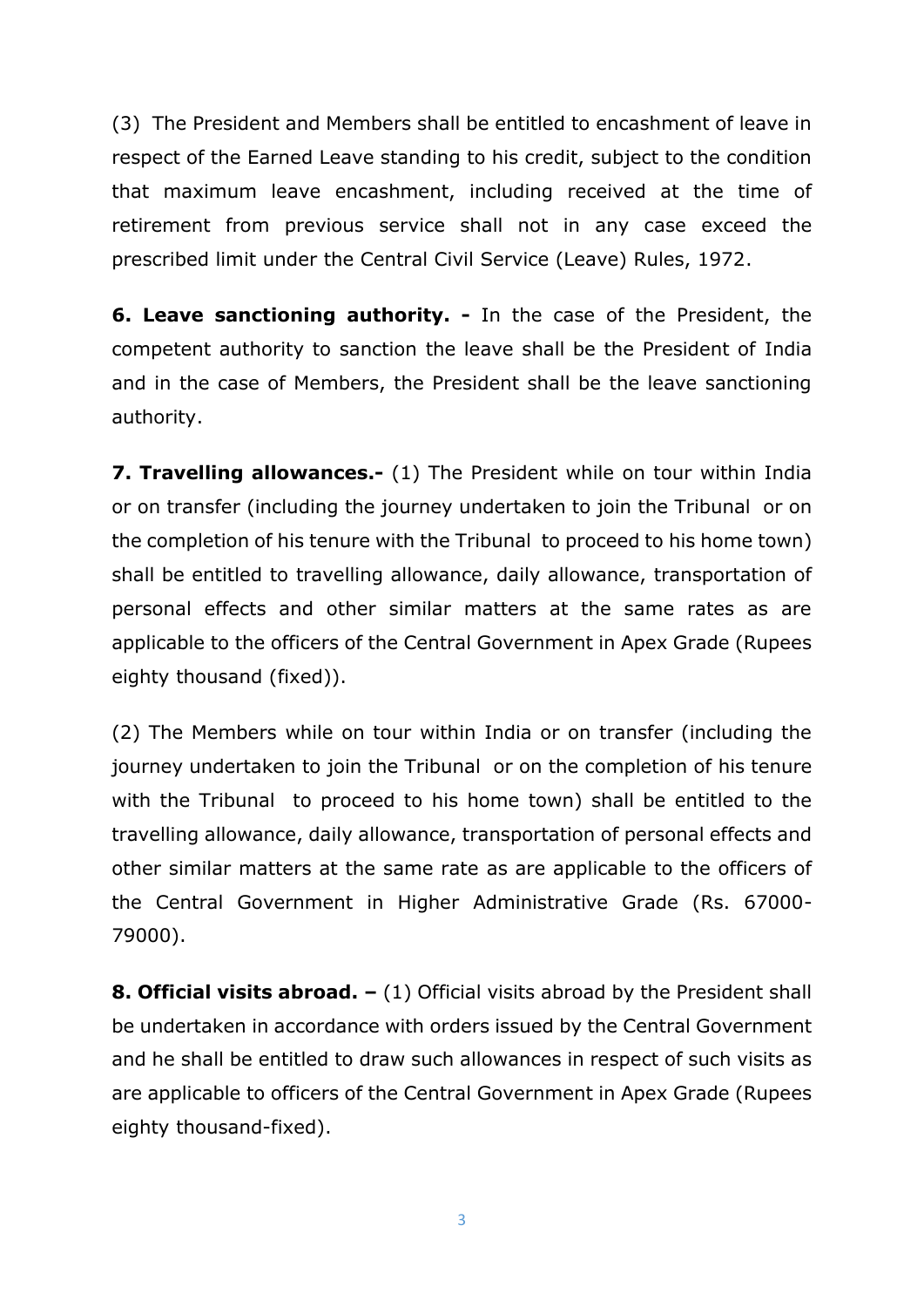(2) Official visits abroad by Member shall be undertaken in accordance with orders issued by the Central Government and he shall be entitled to draw such allowances in respect of such visits as are applicable to officers of the Central Government in Higher Administrative Grade Rs. 67000-79000.

**9. Leave Travel Concession. –** (1) The President shall be entitled to Leave Travel Concession on the same terms as applicable to officers of the Central Government in Apex Grade (Rupees eighty thousand (fixed)).

(2) The Members shall be entitled to Leave Travel Concession on the same terms as are applicable to officers of the Central Government in Higher Administrative Grade (Rs. 67000-79000).

**10. Facility for medical treatment. -** The President and other Members shall be entitled to the medical facilities as provided in the Central Service (Medical Attendance) Rules, 1944.

**11. Accommodation**. - The President and Members shall have the option of claiming house rent allowance in accordance with the rates prescribed by the Central Government for Group 'A' officers of equivalent grade pay or scale:

Provided that he shall not be eligible for house rent allowance in case he is declared eligible for General Pool Residential Accommodation and occupy Government accommodation allotted to him.

**12. Facility of conveyance**. - The President and Members shall be entitled to the facility of staff car for journeys for official and private purposes in accordance with the facilities provided to Government servants in the corresponding pay grade as per Staff Car Rules, as amended from time to time.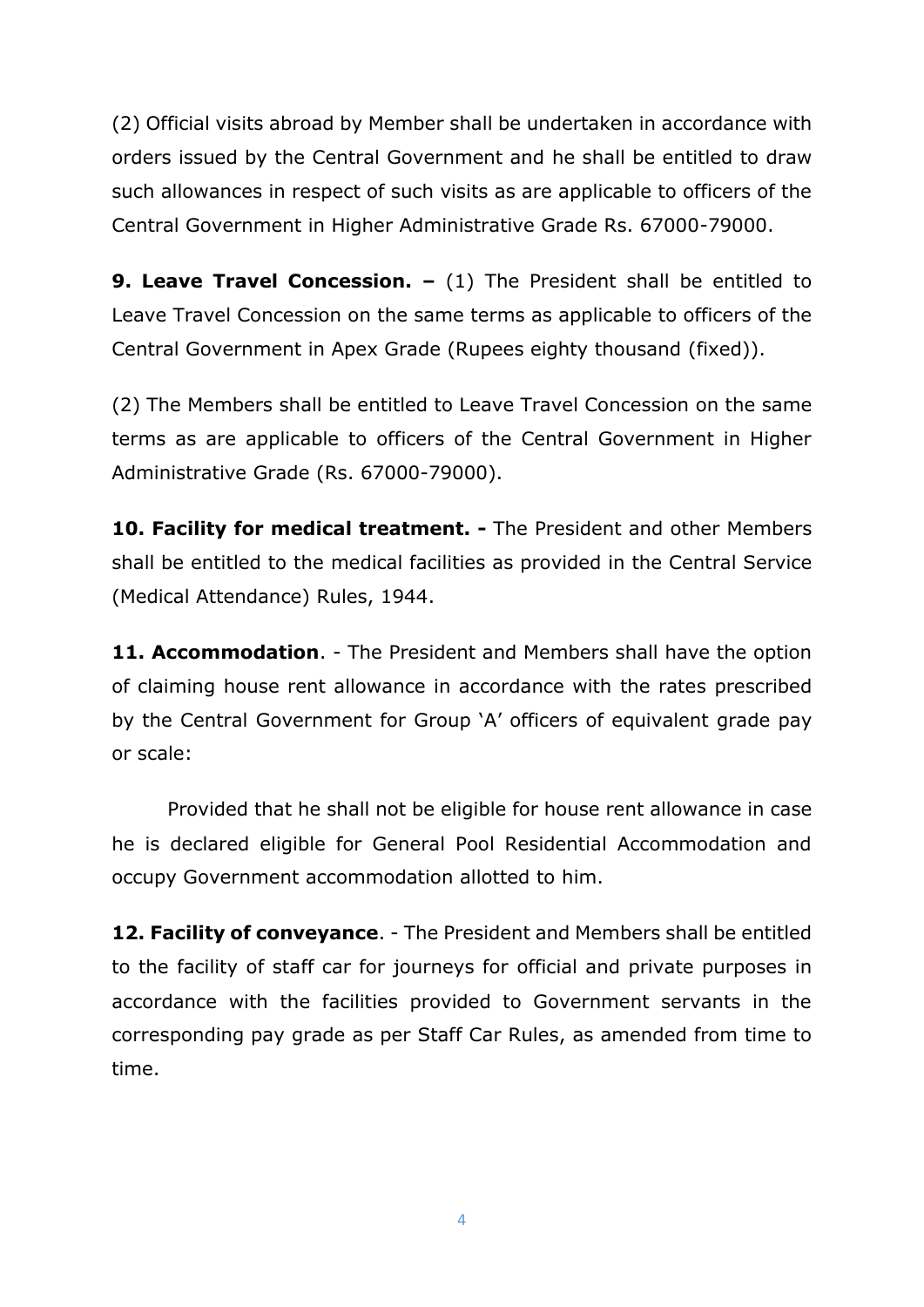**13. Telephone facility**.- The President and Members shall be eligible for telephone facilities as admissible to a Group 'A' officer of the Central Government drawing an equivalent pay.

**14. Conditions of service of President.-** Where a serving or retired judge of a High Court is appointed as President, the service conditions, unless specifically provided in these rules, shall be as contained in the High Court Judges (Salaries and Conditions of Service) Act, 1954 and the rules made thereunder.

**15. Conditions of service of Judicial Member. -** Where a serving Judge of a High Court is appointed as a Judicial Member, the service conditions, unless specifically provided in these rules, shall be as contained in the High Court Judges (Salaries and Conditions of Service) Act, 1954 and the rules made thereunder:

Provided that the service conditions, other than specifically provided in these rules, after his due date of retirement from service as a Judge of the High Court or expiry of the lien period, whichever is later, for the remaining period of his term of office shall be same as may, for the time being, be applicable to other employees of the Government of India of a corresponding status.

**16. Applicability of rules:-** Chairman and Members of the Company Law Board, who fulfill the qualifications and requirements provided under the Act for being appointed respectively as the President and Members of the Tribunal shall be so appointed after following the selection procedure for these posts in the manner laid down in section 412 of the Act.

**17. Oath of office and secrecy. -** (1) Every person appointed as the President or Member, as the case may be, shall, before entering upon his office, make and subscribe an oath of office and secrecy respectively, in [Form I](http://www.lexsite.com/userlogin/lexdoc.asp?DocId=360442#.1) and [Form II](http://www.lexsite.com/userlogin/lexdoc.asp?DocId=360442#.2) annexed to these rules.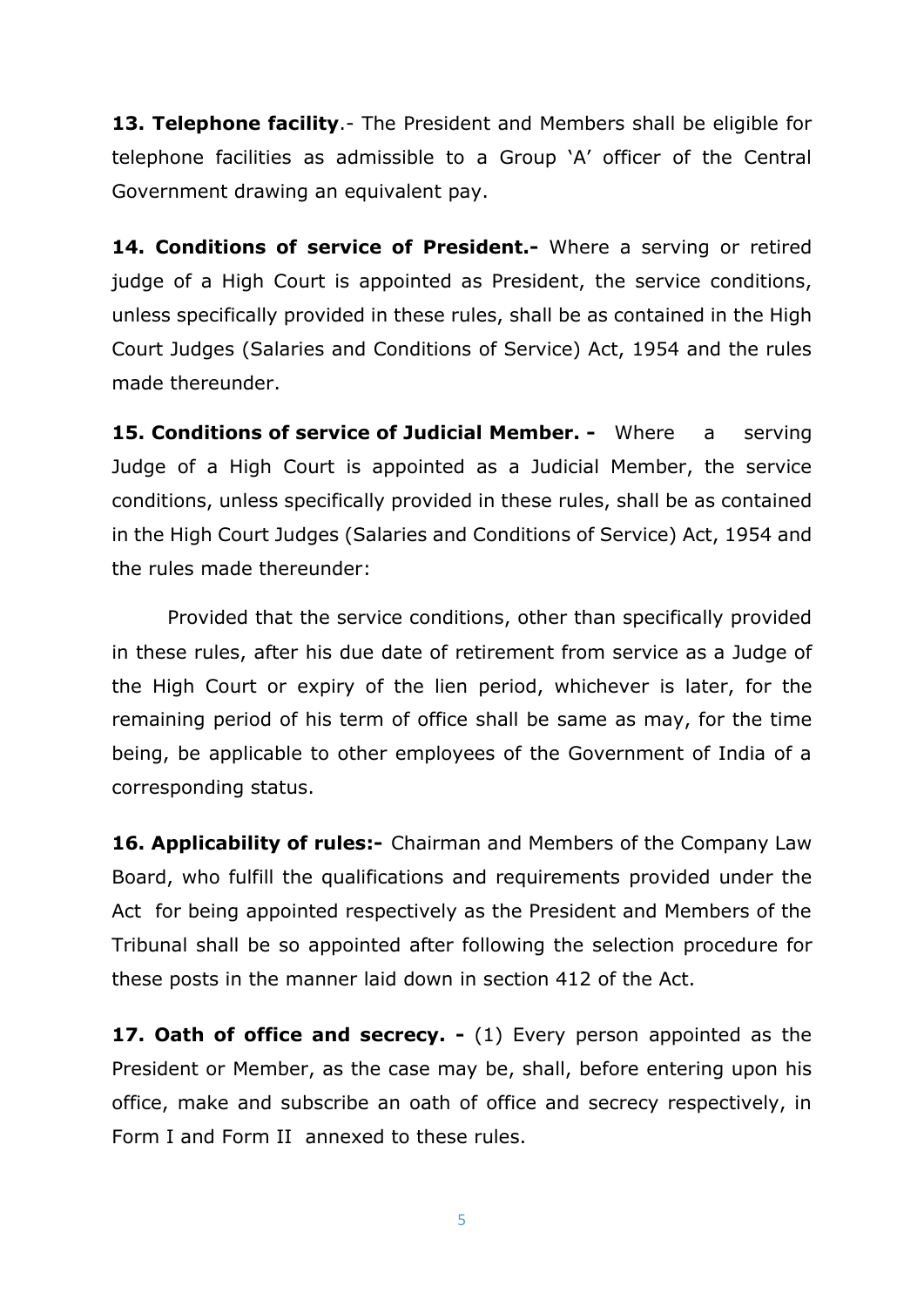**18. Declaration of financial or other interest.-** Every person, on his appointment as the President or Member, as the case may be, shall give a declaration in [Form III](http://www.lexsite.com/userlogin/lexdoc.asp?DocId=360442#.3) annexed to these rules, to the satisfaction of the Central Government, that he does not have any such financial or other interest as is likely to affect prejudicially his functions as President or Member.

**19. Residuary provisions. –** Matters relating to the terms and conditions of service of the President and Members with respect to which no express provision has been made in these rules, shall be same as may, for the time being, be applicable to other employees of the Government of India of a corresponding status.

**20. Powers to relax.-** The Central Government shall have power to relax any provision of these rules with respect to any class or category of persons.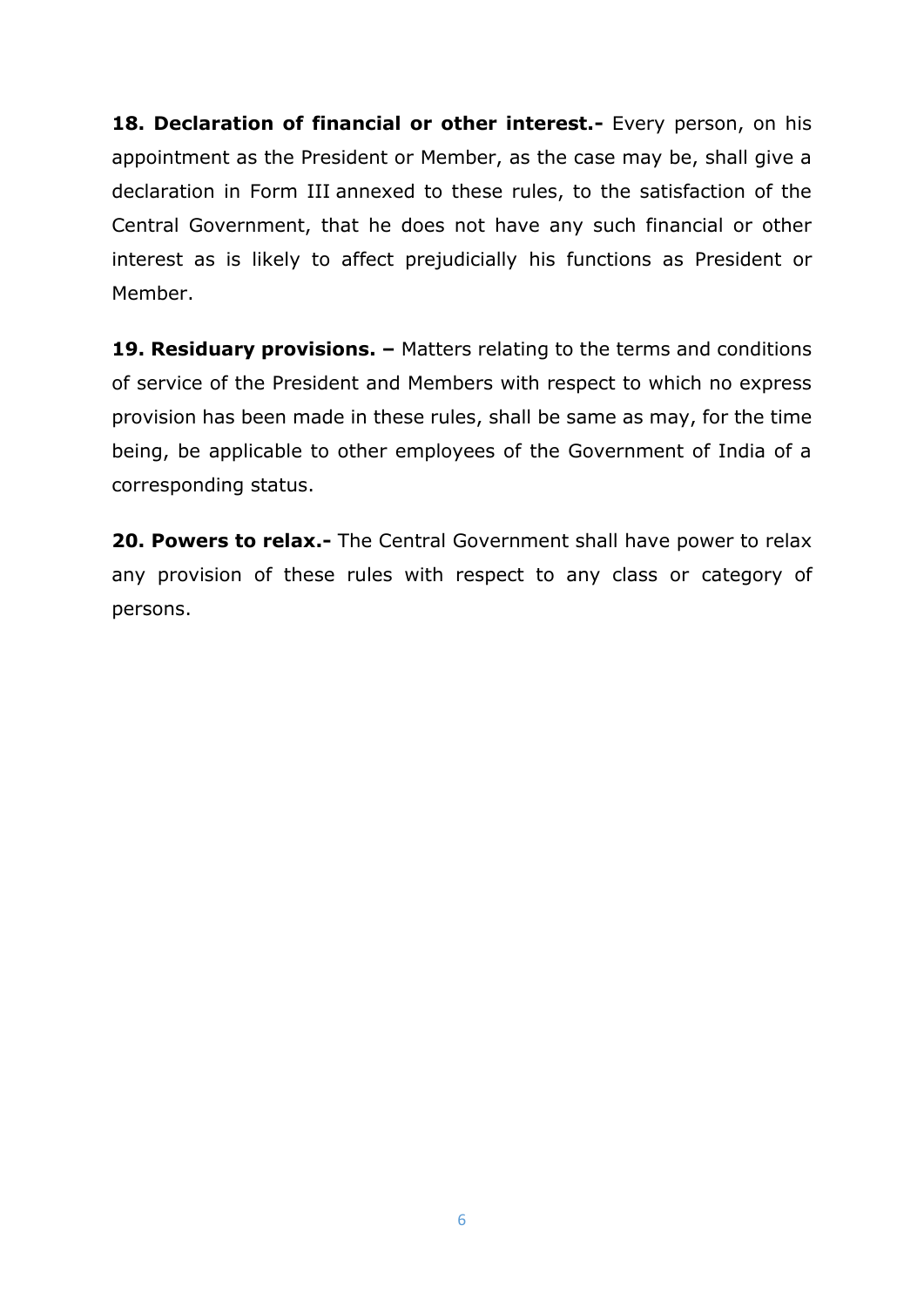#### **Form - I**

*(See rule 17)*

# **Form of oath of office for President or Members of the National Company Law Tribunal**

"I, ............., having been appointed as President or member of the National Company Law Tribunal

do solemnly affirm

swear in the name of God

that I will faithfully and conscientiously discharge my duties as President or member to the best of my ability, knowledge and judgment, without fear or favour, affection or ill-will."

Signature: ..................

(Name of the President/ Judicial/

Technical Member)

Designation: .................

National Company Law Tribunal

Dated:

Place: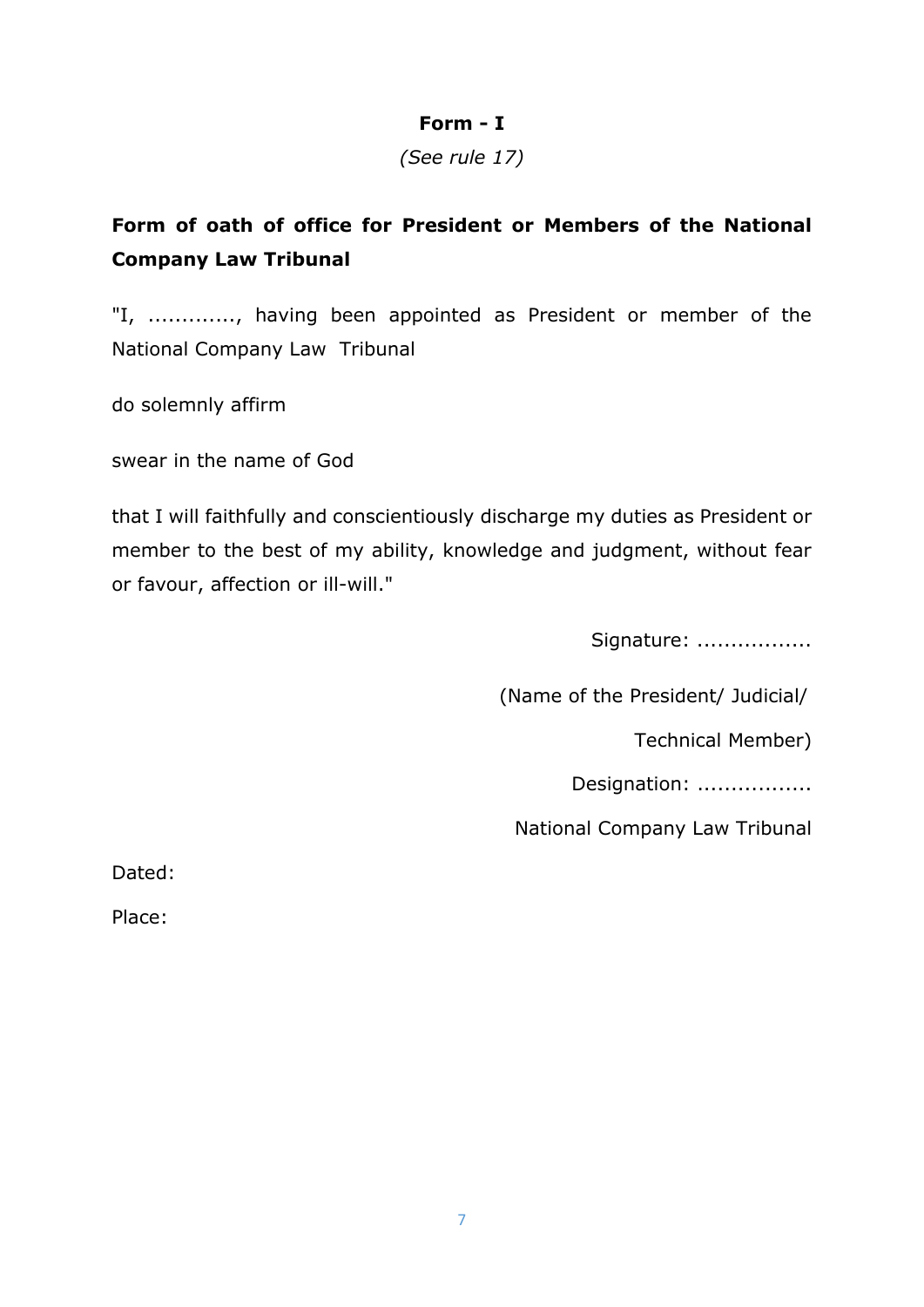### **Form - II**

#### *(See rule 17)*

# **Form of oath of secrecy for President or Members of the National Company Law Tribunal**

"I, ............, having been appointed as President or member of the National Company law Appellate Tribunal

do solemnly affirm

swear in the name of God

that I will not directly or indirectly communicate or reveal to any person or persons any matter which shall be brought under my consideration or shall become known to me as President or member of the said Tribunal except as may be required for the due discharge of my duties as President or Member."

Signature: ..................

(Name of the President/ Judicial/

Technical Member)

Designation: .................

National Company Law Tribunal

Dated:

Place: